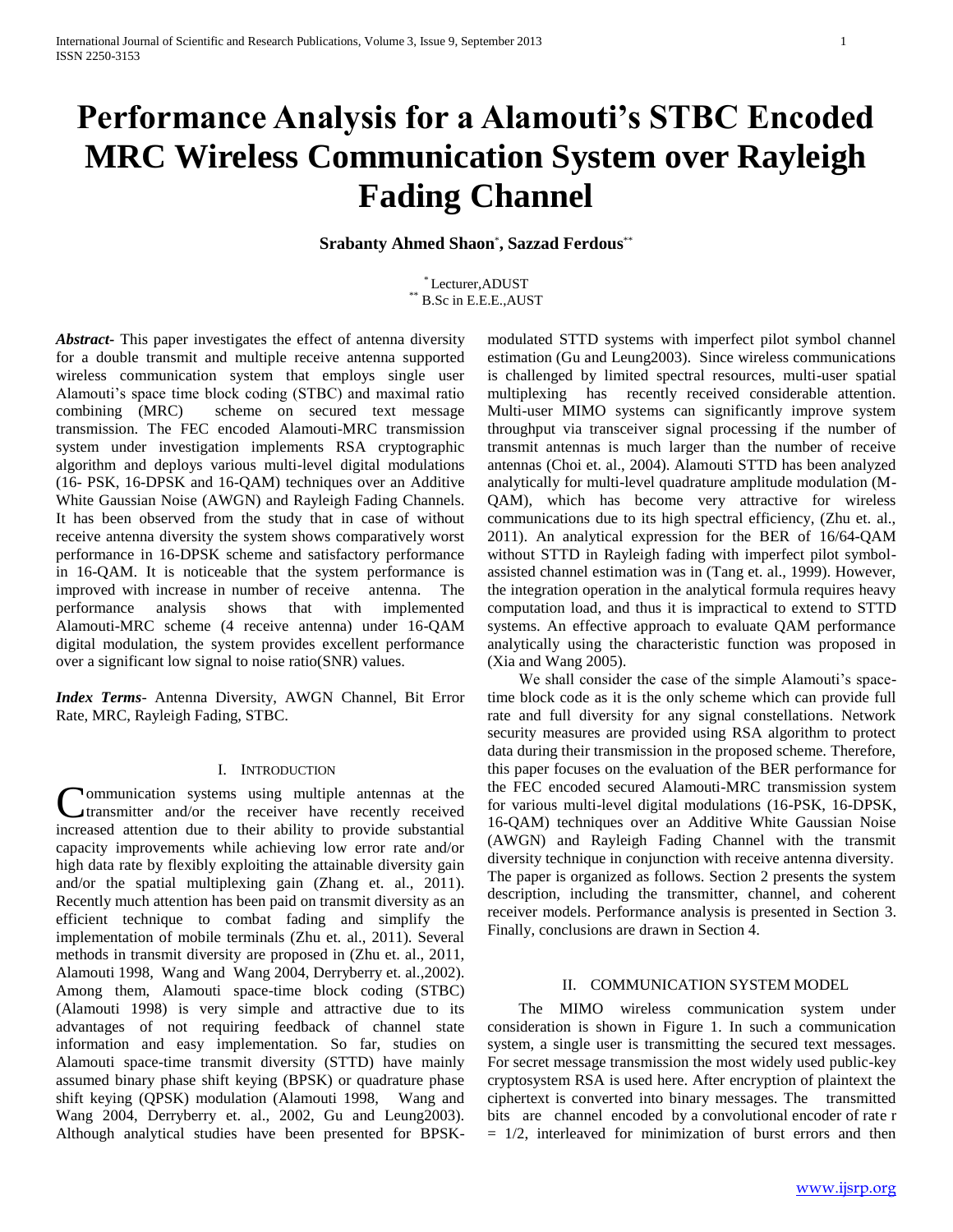converted to M-ary signal. This M-ary signal is modulated using various types of multi level digital modulation techniques such as quadrature amplitude modulation (QAM), phase shift keying (PSK) and differentially phase shift keying (DPSK). The modulated digital signals are fed into the Alamouti Space Time Block Encoder, where the input stream is first segmented into two -symbol blocks. Each two-symbol block includes the first

and second symbols *x1* and *x2*, respectively. During the first symbol period, the encoder will send *x*1 and *x*2 to the first and second transmit antennas, respectively. During the next symbol period  $x^*$ <sub>1</sub> and  $-x^*$ <sub>2</sub>, where where \* denotes complex conjugate, will be sent to the first and second transmit antennas respectively.



**Fig1. Block diagram of FEC encoded Multi user MIMO STBC secured wireless communication system.**

 These two transmit antennas can either be collocated or distributed remotely if proper symbol timing synchronization scheme is adopted. Now the space-time encoded streams are sent to the wireless channels through the two transmit antennas. Assuming  $r^j$  and  $r^j$  are the received signals at the *jth* receive antenna at time *t* and  $t + T$ , respectively, then  $r^j$  and  $r^j$  are given by (Zhu et. al., 2011, Khan 2005, Mart´ınez et. al., 2011).

 $r^j$ <sub>*I*</sub>= $h_{j1}x_1 + h_{j2}x_2 + n^j$ <sub>*I*</sub> *r*<sup>j</sup><sub>1</sub>= -h<sub>j1</sub>x<sup>\*</sup><sub>2+</sub>*h<sub>j2</sub>x*<sup>\*</sup><sub>1</sub>+n<sup>j</sup> *<sup>2</sup>* (1)

 where *hji*, *i*=1,2, *j*=1,2,……NR, is the fading coefficient for the path from transmit antenna *i* to receive antenna *j,j j*

and *n1* and *n2* are the noise signals for receive antenna *j* at time *t* and  $t + T$ , respectively.

 The receiver constructs two decision statistics based on the linear combination of the received signal. The decision statistics are given by

$$
\begin{aligned}\n\tilde{x}_{1} &= \frac{\sum_{i=1}^{2} \sum_{j=1}^{NR} |_{h_{ji}|^{2} x_{1} + \sum_{j=1}^{NR} h_{ji} \cdot n_{1}^{j} + h_{j2}(n_{2}^{j})^{*}}{\tilde{x}_{2} &= \frac{\sum_{i=1}^{2} \sum_{j=1}^{NR} |_{h_{ji}|^{2} x_{2} + \sum_{j=1}^{NR} h_{j2} \cdot n_{1}^{j} - h_{j1}(n_{2}^{j})^{*}}{n_{2}^{j} + n_{j}^{j} + h_{j2}(n_{2}^{j})^{*}}\n\end{aligned}
$$

 The maximum likelihood decoding rules for the two independent signals x1 and x2 are then

$$
\hat{x}_{1} = \arg \min \widehat{x1} \in S \left[ \sum_{j=1}^{NR} (|h_{j1}|^2 + |h_{j2}|^2) - 1)^2 |\widehat{x}_1|^2 + d^2(\widetilde{x}_1, \widetilde{x}_2) \right]
$$
  
\n
$$
\hat{x}_{2} = \arg \min \widehat{x2} \in S \left[ \sum_{j=1}^{NR} (|h_{j1}|^2 + |h_{j2}|^2) - 1)^2 |\widehat{x}_2|^2 + d^2(\widetilde{x}_1, \widetilde{x}_2) \right]
$$
  
\n(3)  
\nwhere  $d^2(x, y) = (x - y)(x^* - y^*) = |x - y|^2$ 

 The complex symbols are now digitally demodulated, de interleaved, convolutionally decoded and decrypted to recover the transmitted data.

#### III. PERFORMANCE ANALYSIS

 The computer simulation has been conducted to evaluate the BER performance of the FEC encoded secured Multi-user STBC encoded MIMO wireless communication system based on the parameter given in Table 1. To illustrate the effect of various multi-level digital modulations (16-PSK, 16-DPSK, and 16- QAM) techniques over an Additive White Gaussian Noise (AWGN) and Rayleigh Fading Channel first the effect of 16- DPSK modulation technique is investigated with receive diversity.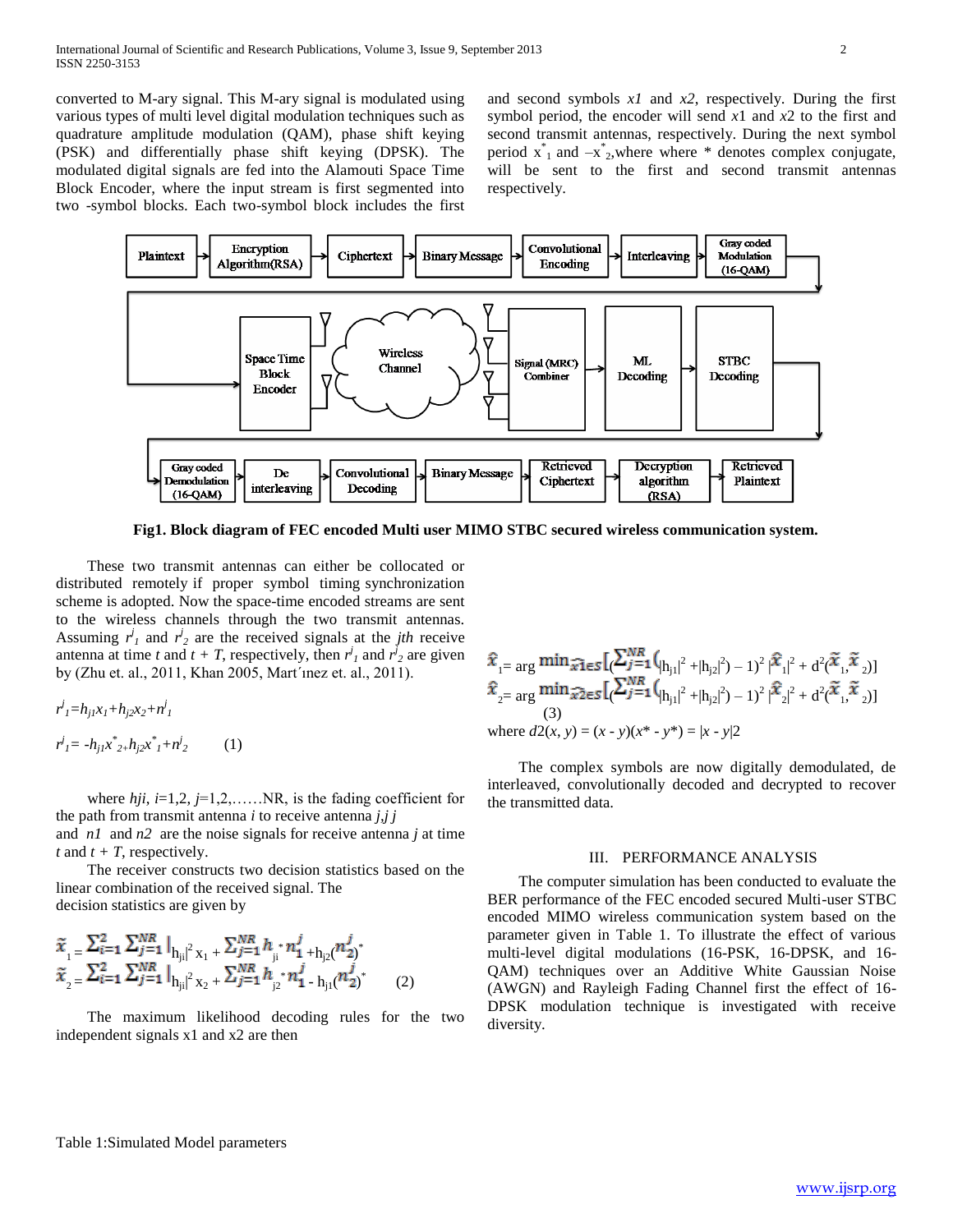International Journal of Scientific and Research Publications, Volume 3, Issue 9, September 2013 3 ISSN 2250-3153

| Parameter                                  | <b>Description</b>                         |
|--------------------------------------------|--------------------------------------------|
| Type of input signal for the single user   | <b>Secured Text Message</b>                |
| No. of Transmitting and Receiving antennas | 2X4                                        |
| Channel coding                             | $\frac{1}{2}$ rated Convolutional Encoding |
| <b>Digital Modulation Techniques</b>       | 16-QAM, 16-PSK and 16- DPSK                |
| Public key                                 | $\{7,187\}$                                |
| Private key                                | ${23,187}$                                 |
| Channel                                    | AWGN and Rayleigh Fading channel           |
| Signal to noise ratio, SNR                 | 0 to $20$ dBs                              |

 Figure 2 shows the BER performance evaluation of 16- DPSK modulation technique with the transmit diversity in conjunction with the receive diversity. At the BER values of 10-1 with the receiver diversity the SNR is reduced to about 4 dB and 7dB for 2X2 and 2X4 system, respectively. The BER performance evaluation of 16- PSK modulation technique with the transmit diversity in conjunction with the receive diversity is illustrated in figure 3. At the BER 10-2 with the transmit and receive diversity the required SNR are 10dB, 11.5dB and 13dB for 2X4, 2X3 and 2X2 system, respectively. Figure 4 depicts the BER performance evaluation of 16-QAM modulation. At the BER 10-2 the required SNR is reduced to 3dB when 2X2 antennas are applied compared to 2X1 antennas and for 2X4 the SNR is reduced to about 7 dB.



**Fig 2. BER performance analysis for 16-DPSK system with transmitter and receiver diversity.**



**Fig 3. BER performance analysis for 16-PSK system with transmitter and receiver diversity.**



**Fig4. BER performance analysis for 16-QAM system with transmitter and receiver diversity.**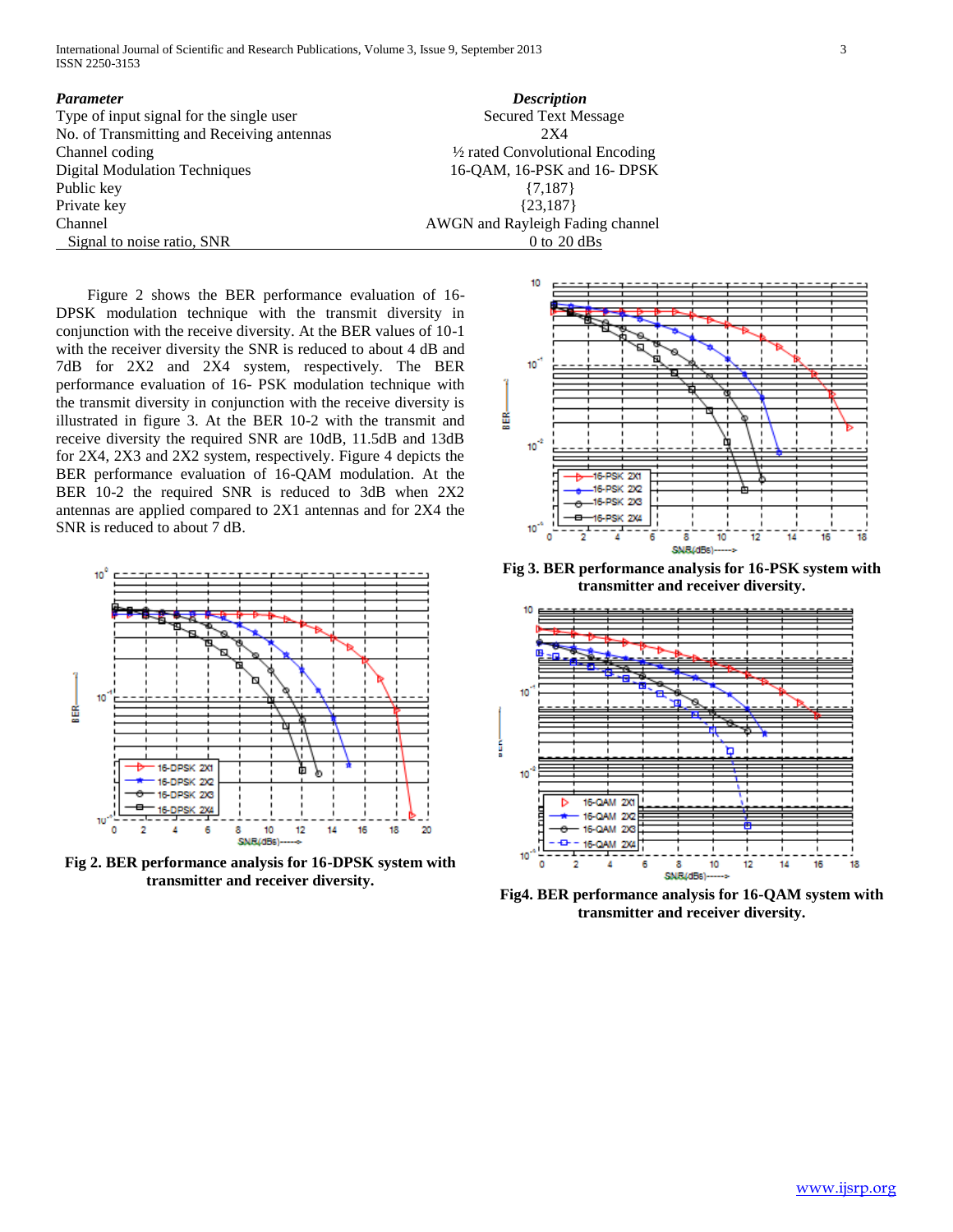

**Figure 5. BER performance analysis for 16-QAM, 16-PSK and 16-DPSK system with 2X6 antennas.**

 Figure 5 shows the BER performance evaluation for all modulation techniques with 2x4 antennas configuration. At 9 dB SNR the BER values for 16-DPSK and 16-QAM are 0.1346 and 0.0071 respectively, viz. the BER performance is improved by 29.42dB.Under AWGN and Rayleigh fading channel environment, the transmitted and received secured text message is shown in Table 2 at 19dB SNR for the FEC encoded Alamouti- MRC transmission system for 16-DPSK modulation scheme with 2X1 antenna system. The erroneous characters in the retrieved text messages are shown in bold faces (Table 2). The error will be reduced with adaptation of 16-QAM system with more transmitter and receiver diversity.

**Table 2: Message transmission in support of 16-DPSK modulation technique with 2X1 antenna system**

|                    | Transmitted secured text message and received text messages<br>fading<br>under<br>Rayleigh<br>channel                   |
|--------------------|-------------------------------------------------------------------------------------------------------------------------|
| <b>Transmitted</b> | If there were no noise, messages can be sent electronically to the outer limits of the universe by                      |
| <b>Plaintext</b>   | using small amount of power.                                                                                            |
| <b>Retrieved</b>   | If there we Dq. LD noise, messages can be seet elecol. Dcally to the out DD $\mathbb{R}^d$ to $\mathbf{O}$ the unive D0 |
| <b>Plaintext</b>   | $\mathbf{b}$ usDng shDllaamo-}P $\mathbf{O}V$ pow(r.                                                                    |

#### IV. CONCLUSION

 In this work, we have presented simulation results concerning the adaptation of various signal detection schemes in a single user Alamouti's STBC-MRC wireless communication system. A range of system performance results highlights the impact of signal detection scheme and antenna diversity on secured message transmission system. The system performance improved with the receiver diversity. The system performance improved further with the adaptation of 16-QAM compared to 16-DPSK and 16-PSK.

#### **REFERENCES**

- [1] B. Xia and J. Wang.( 2005) 'Effect of channel estimation error on QAM systems with antenna diversity',IEEE Trans. Commun., Vol. com-53, pp. 481 - 488.
- [2] D.Gu and C.Leung. (2003) 'Performance analysis of transmit diversity scheme with imperfect channel estimation', IEE Electron. Lett. , Vol. 39, pp. 402- 403.
- [3] F.Javier L´opez-Mart´ınez, Eduardo Martos-Naya, Kai-Kit Wong, J. Tom´as Entrambasaguas. (2011)'Closed-form BER analysis of Alamouti-MRC systems with ICSI in Ricean fading channels', IEEE Communications Letters, Vol. 15, NO. 1,pp-46-48.
- [4] Hamid Jafar Khan.( 2005) Space-Time Coding Theory and Practice, Cambridge University Press.
- [5] Huiling Zhu,Member, IEEE,Bin Xia and Zhenhui Tan, Member, IEEE. (2011) 'Performance analysis of Alamouti transmit diversity with QAM in

imperfect channel estimation', IEEE Journal on Selected Areas In Communications, VOL. 29, NO. 6, pp-1242-1248.

- [6] Jiankang Zhang, Student Member, IEEE, Sheng Chen, Fellow, IEEE, Xiaomin Mu, and Lajos Hanzo, Fellow, IEEE.( 2011) 'Joint channel estimation and multiuser detection for SDMA/OFDM based on dual repeated weighted boosting search', IEEE Transactions On Vehicular Technology, Vol. 60, NO. 7,pp-3265-3275.
- R. L. Choi, M. T. Ivrlac, R. D. Murch, and W. Utschick.( 2004) 'On strategies of multiuser MIMO transmit signal processing',IEEE Trans. Wireless Commun. , vol. 3, no. 6, pp. 1936–1941.
- [8] R. T. Derryberry, S. D. Gray, D. M. Ionescu, G. Mandyam and B. Raghothaman.( 2002) 'Transmit diversity in 3G CDMA systems', IEEE Commun. Mag., vol. 40, pp. 68 - 75.
- [9] Siavash M. Alamouti.( 1998) 'A simple transmit diversity technique for wireless communications', IEEE J.Sel. Areas Commun. , Vol. 16, pp. 1451 -1458.
- [10] X. Tang, M.-S. Alouini and A. J. Goldsmith.(1999) 'Effect of channel estimation error on M-QAM BER performance in Rayleigh fading', IEEE Trans. Commun., Vol. 47, pp. 1856 - 1864.
- [11] X. Y. Wang and J. Wang. (2004) 'Effect of imperfect channel estimation on transmit diversity in CDMA systems', IEEE Trans. Veh. Technol. ,vol.VT-53, pp. 1400 - 1412.

### **AUTHORS**

**First Author** – Srabanty Ahmed Shaon, Lecturer,ADUST, srabanty\_shaon@yahoo.com **Second Author** – Sazzad Ferdous, B.Sc in E.E.E.,AUST, ferdous.sazzad@gmail.com